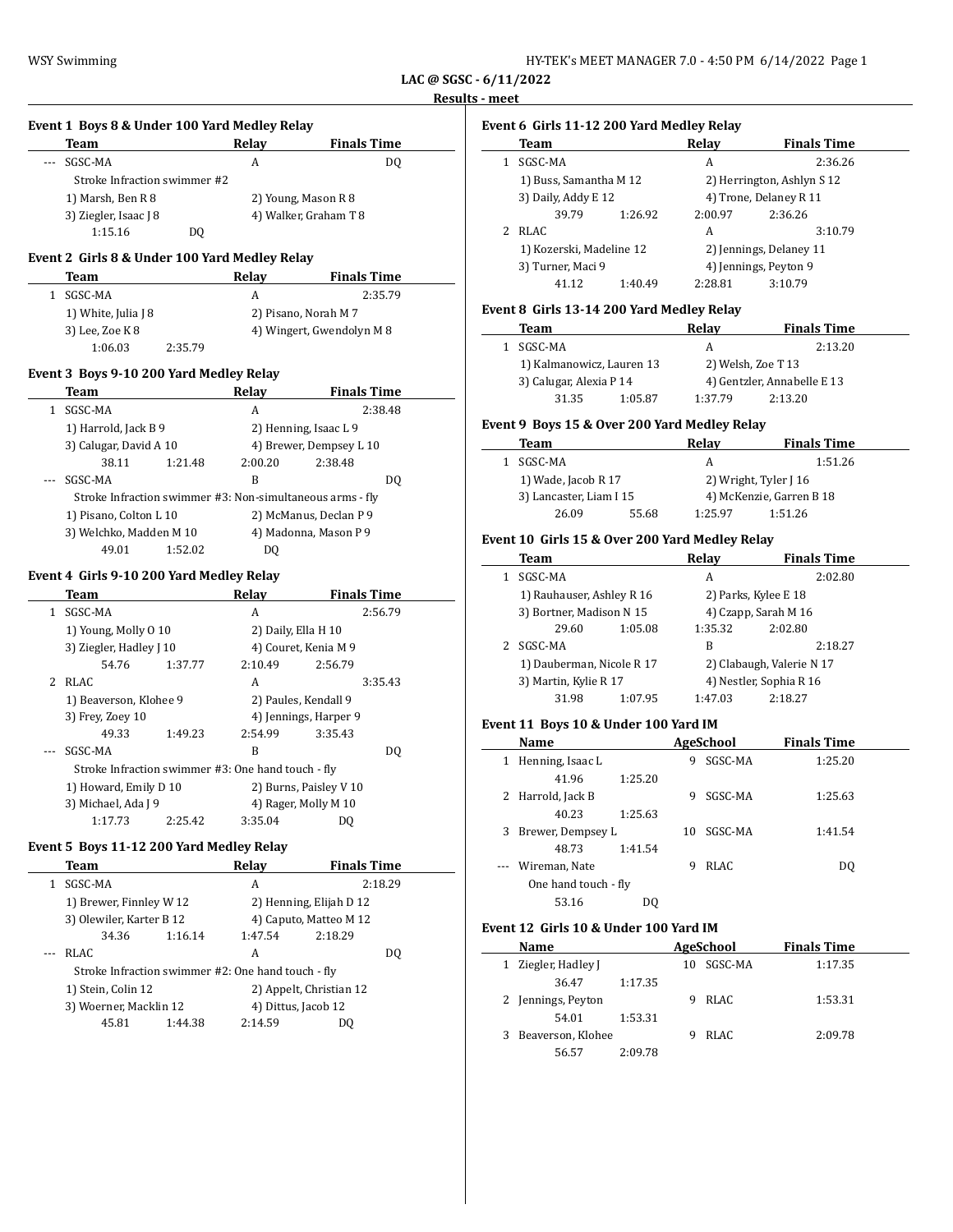| HY-TEK's MEET MANAGER 7.0 - 4:50 PM 6/14/2022 Page 2 |  |  |
|------------------------------------------------------|--|--|
|------------------------------------------------------|--|--|

**LAC @ SGSC - 6/11/2022 Results - meet**

# **Event 13 Boys 11-12 100 Yard IM**

| <b>Name</b>             |         | <b>AgeSchool</b> | <b>Finals Time</b> |
|-------------------------|---------|------------------|--------------------|
| Olewiler, Karter B<br>1 |         | 12 SGSC-MA       | 1:12.62            |
| 33.19                   | 1:12.62 |                  |                    |
| 2 Brewer, Finnley W     |         | 12 SGSC-MA       | 1:12.93            |
| 33.45                   | 1:12.93 |                  |                    |
| Woerner, Macklin<br>3   |         | 12 RLAC          | 1:15.97            |
| 33.72                   | 1:15.97 |                  |                    |
| Caputo, Matteo M<br>4   |         | 12 SGSC-MA       | 1:21.05            |
| 39.26                   | 1:21.05 |                  |                    |

### **Event 14 Girls 11-12 100 Yard IM**

| <b>Name</b>          |         | AgeSchool  | <b>Finals Time</b> |
|----------------------|---------|------------|--------------------|
| 1 Daily, Addy E      |         | 12 SGSC-MA | 1:21.30            |
| 37.58                | 1:21.30 |            |                    |
| 2 Buss, Samantha M   |         | 12 SGSC-MA | 1:34.64            |
| 45.12                | 1:34.64 |            |                    |
| 3 Gentzler, Aleiah L |         | 12 SGSC-MA | 1:34.95            |
| 43.29                | 1:34.95 |            |                    |

# **Event 15 Boys 13-14 100 Yard IM**

| Name              |         | AgeSchool  | <b>Finals Time</b> |
|-------------------|---------|------------|--------------------|
| 1 Henning, Sean F |         | 13 SGSC-MA | 1:18.15            |
| 37.97             | 1:18.15 |            |                    |

#### **Event 16 Girls 13-14 100 Yard IM**

| <b>Name</b>            |         | <b>AgeSchool</b> | <b>Finals Time</b> |  |
|------------------------|---------|------------------|--------------------|--|
| Welsh, Zoe T<br>1      |         | SGSC-MA<br>13    | 1:09.38            |  |
| 33.46                  | 1:09.38 |                  |                    |  |
| Calugar, Alexia P<br>2 |         | SGSC-MA<br>14    | 1:10.47            |  |
| 33.11                  | 1:10.47 |                  |                    |  |
| 3 Hennessy, Megan      |         | RLAC.<br>13      | 1:20.05            |  |
| 37.86                  | 1:20.05 |                  |                    |  |
| Becker, Maddie<br>4    |         | RLAC.<br>13      | 1:27.29            |  |
| 39.58                  | 1:27.29 |                  |                    |  |

# **Event 17 Boys 15 & Over 100 Yard IM**

|   | <b>Name</b>                   |         |    | AgeSchool  | <b>Finals Time</b> |  |
|---|-------------------------------|---------|----|------------|--------------------|--|
| 1 | Wade, Jacob R                 |         | 17 | SGSC-MA    | 56.35              |  |
|   | 26.01                         | 56.35   |    |            |                    |  |
| 2 | Wright, Tyler J               |         |    | 16 SGSC-MA | 59.35              |  |
|   | 27.96                         | 59.35   |    |            |                    |  |
|   | --- Holub, Benjamin C         |         |    | 15 SGSC-MA | X1:16.65           |  |
|   | 36.14                         | 1:16.65 |    |            |                    |  |
|   | --- Lancaster, Liam I         |         | 15 | SGSC-MA    | DO.                |  |
|   | Did not finish on back - back |         |    |            |                    |  |
|   | 32.96                         | DΟ      |    |            |                    |  |

#### **Event 18 Girls 15 & Over 100 Yard IM**

| Name                    |         |     | AgeSchool  | <b>Finals Time</b> |
|-------------------------|---------|-----|------------|--------------------|
| Bortner, Madison N<br>1 |         |     | 15 SGSC-MA | 1:10.39            |
| 32.46                   | 1:10.39 |     |            |                    |
| 2 Parks, Kylee E        |         | 18. | SGSC-MA    | 1:11.04            |
| 33.47                   | 1:11.04 |     |            |                    |
| Czapp, Sarah M<br>3     |         |     | 16 SGSC-MA | 1:12.40            |
| 33.42                   | 1:12.40 |     |            |                    |
| Hennessy, Anna<br>4     |         | 15  | RLAC.      | 1:20.08            |
| 36.30                   | 1:20.08 |     |            |                    |

| <u>- IIIccr</u> |                                                                                                                                    |    |                                |                             |
|-----------------|------------------------------------------------------------------------------------------------------------------------------------|----|--------------------------------|-----------------------------|
|                 | Event 19 Boys 8 & Under 25 Yard Freestyle                                                                                          |    |                                |                             |
|                 | Name                                                                                                                               |    | <b>AgeSchool</b>               | <b>Finals Time</b>          |
|                 | 1 DeChristopher, Matthew                                                                                                           |    | 8 RLAC                         | 19.86                       |
|                 | 2 Ziegler, Isaac J                                                                                                                 |    | 8 SGSC-MA                      | 20.12                       |
|                 | 3 Young, Mason R                                                                                                                   |    | 8 SGSC-MA                      | 24.21                       |
|                 | 4 Beaverson, Dylan                                                                                                                 |    | 7 RLAC                         | 25.77                       |
|                 | 5 Marsh, Ben R                                                                                                                     |    | 8 SGSC-MA                      | 33.09                       |
| ---             | Ziegler, Jonathan C                                                                                                                | 5  | SGSC-MA                        | X1:00.27                    |
|                 | Event 20 Girls 8 & Under 25 Yard Freestyle                                                                                         |    |                                |                             |
|                 | Name                                                                                                                               |    | AgeSchool                      | <b>Finals Time</b>          |
|                 | 1 Pisano, Norah M                                                                                                                  | 7  | SGSC-MA                        | 20.97                       |
|                 | 2 Lee, Zoe K                                                                                                                       | 8  | SGSC-MA                        | 28.68                       |
|                 | 3 White, Julia J                                                                                                                   |    | 8 SGSC-MA                      | 34.17                       |
|                 | 4 Schmelz, Emma                                                                                                                    |    | 7 RLAC                         | 44.46                       |
|                 | Event 21 Boys 9-10 50 Yard Freestyle                                                                                               |    |                                |                             |
|                 | Name                                                                                                                               |    | AgeSchool                      | <b>Finals Time</b>          |
|                 | 1 Madonna, Mason P                                                                                                                 |    | 9 SGSC-MA                      | 42.80                       |
|                 | 2 Welchko, Madden M                                                                                                                |    | 10 SGSC-MA                     | 45.82                       |
|                 | 3 Myers, Alex                                                                                                                      |    | 10 RLAC                        | 48.88                       |
|                 | 4 Rager, Matt T                                                                                                                    |    | 9 SGSC-MA                      | 1:03.80                     |
| ---             | Pisano, Colton L                                                                                                                   |    | 10 SGSC-MA                     | X41.19                      |
| ---             | Bupp, Maxwell A                                                                                                                    | 9  | SGSC-MA                        | X1:02.06                    |
| ---             | Kline, Channing M                                                                                                                  |    | 9 SGSC-MA                      | X1:06.90                    |
|                 | Event 22 Girls 9-10 50 Yard Freestyle                                                                                              |    |                                |                             |
|                 | Name                                                                                                                               |    | AgeSchool                      | <b>Finals Time</b>          |
|                 | 1 Turner, Maci                                                                                                                     |    | 9 RLAC                         | 43.22                       |
|                 | 2 Jennings, Harper                                                                                                                 |    | 9 RLAC                         | 48.38                       |
|                 | 3 Kozerski, Macy                                                                                                                   |    | 10 RLAC                        | 51.57                       |
|                 | 4 Michael, Ada J                                                                                                                   |    | 9 SGSC-MA                      | 58.75                       |
|                 | 5 Rager, Molly M                                                                                                                   |    | 10 SGSC-MA                     | 1:01.39                     |
|                 | 6 Howard, Emily D                                                                                                                  |    | 10 SGSC-MA                     | 1:27.33                     |
|                 | --- Paules, Kendall                                                                                                                | 9  | RLAC                           | X41.91                      |
|                 | Event 23 Boys 11-12 50 Yard Freestyle                                                                                              |    |                                |                             |
|                 | Name                                                                                                                               |    | AgeSchool                      | <b>Finals Time</b>          |
| 1               | Madonna, Tanner A                                                                                                                  | 12 | SGSC-MA                        | 36.43                       |
| 2               | Stauffer, Tony J                                                                                                                   | 11 | SGSC-MA                        | 41.42                       |
| 3               | Dittus, Jacob                                                                                                                      |    | 12 RLAC                        | 43.34                       |
|                 | 4 Appelt, Christian                                                                                                                |    | 12 RLAC                        | 44.51                       |
|                 |                                                                                                                                    |    |                                |                             |
|                 | Event 24 Girls 11-12 50 Yard Freestyle<br>Name                                                                                     |    | <b>AgeSchool</b>               | <b>Finals Time</b>          |
|                 | 1 Trone, Delaney R                                                                                                                 |    | 11 SGSC-MA                     | 34.05                       |
|                 | 2 Kozerski, Madeline                                                                                                               |    | 12 RLAC                        | 34.06                       |
|                 | 3 Gentzler, Aleiah L                                                                                                               |    | 12 SGSC-MA                     | 36.24                       |
|                 | 4 Clabaugh, Lyla C                                                                                                                 |    | 11 SGSC-MA                     | 41.19                       |
|                 | --- Roberts, Savannah G                                                                                                            |    | 11 SGSC-MA                     | X54.90                      |
|                 |                                                                                                                                    |    |                                |                             |
|                 | Event 25 Boys 13-14 50 Yard Freestyle                                                                                              |    |                                |                             |
| $1 \quad$       | Name and the set of the set of the set of the set of the set of the set of the set of the set of the set of the<br>Howard, Grant C |    | <b>AgeSchool</b><br>13 SGSC-MA | <b>Finals Time</b><br>35.81 |
|                 |                                                                                                                                    |    |                                |                             |
|                 | Event 26 Girls 13-14 50 Yard Freestyle                                                                                             |    |                                |                             |
|                 | Name                                                                                                                               |    | AgeSchool                      | <b>Finals Time</b>          |
| $1\,$           | Kalmanowicz, Lauren                                                                                                                |    | 13 SGSC-MA                     | 28.79                       |
|                 | 2 Woerner, DeLaney                                                                                                                 |    | 14 RLAC                        | 29.09                       |

3 Shoffner, Emily 14 RLAC 30.92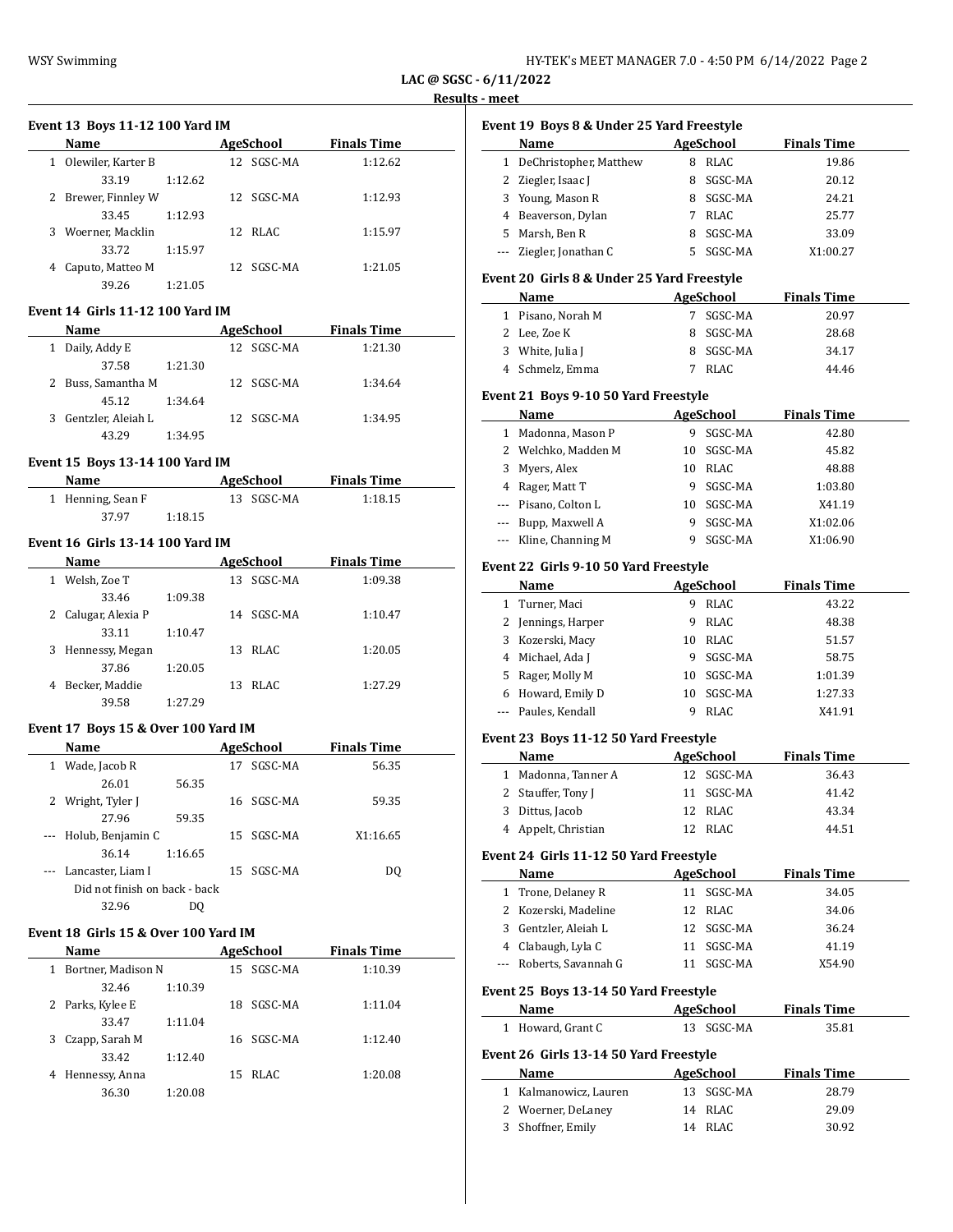**LAC @ SGSC - 6/11/2022**

|                | (Event 26 Girls 13-14 50 Yard Freestyle)       |                  |                    |  |
|----------------|------------------------------------------------|------------------|--------------------|--|
|                | Name                                           | AgeSchool        | <b>Finals Time</b> |  |
|                | 4 Gentzler, Annabelle E                        | 13 SGSC-MA       | 37.67              |  |
|                | Event 27 Boys 15 & Over 50 Yard Freestyle      |                  |                    |  |
|                | Name                                           | AgeSchool        | <b>Finals Time</b> |  |
|                | 1 Wright, Tyler J                              | 16 SGSC-MA       | 24.75              |  |
|                | 2 McKenzie, Garren B                           | 18 SGSC-MA       | 25.31              |  |
|                | 3 Daily, Camden G                              | 15 SGSC-MA       | 26.35              |  |
|                | 4 Rishel, Cory                                 | 15 RLAC          | 32.97              |  |
|                | --- Lancaster, Elijah M                        | 15 SGSC-MA       | X28.08             |  |
|                | --- Burgard, Addison J                         | 15 SGSC-MA       | X1:21.94           |  |
|                |                                                |                  |                    |  |
|                | Event 28 Girls 15 & Over 50 Yard Freestyle     |                  |                    |  |
|                | Name                                           | <b>AgeSchool</b> | <b>Finals Time</b> |  |
|                | 1 Shoffner, Jana                               | 16 RLAC          | 31.44              |  |
|                | 2 Martin, Kylie R                              | 17 SGSC-MA       | 31.60              |  |
|                | 3 Nestler, Sophia R                            | 16 SGSC-MA       | 31.94              |  |
|                | 4 White, Amiyah M                              | 16 SGSC-MA       | 33.24              |  |
|                | --- Myers, Alaina S                            | 17 SGSC-MA       | X33.15             |  |
|                | --- Miller, Cassidy J                          | 15 SGSC-MA       | X1:14.71           |  |
|                | Event 29 Boys 8 & Under 25 Yard Backstroke     |                  |                    |  |
|                | Name                                           | AgeSchool        | <b>Finals Time</b> |  |
|                | 1 DeChristopher, Matthew                       | 8 RLAC           | 22.39              |  |
|                | 2 Beaverson, Dylan                             | 7 RLAC           | 29.03              |  |
|                | 3 Young, Mason R                               | 8 SGSC-MA        | 29.92              |  |
|                | 4 Marsh, Ben R                                 | 8 SGSC-MA        | 33.06              |  |
|                | 5 Walker, Graham T                             | 8 SGSC-MA        | 33.17              |  |
|                |                                                |                  |                    |  |
| $---$          | Ziegler, Jonathan C                            | 5 SGSC-MA        | X49.77             |  |
|                |                                                |                  |                    |  |
|                | Event 30 Girls 8 & Under 25 Yard Backstroke    |                  |                    |  |
|                | Name                                           | AgeSchool        | <b>Finals Time</b> |  |
|                | 1 Wingert, Gwendolyn M                         | 8 SGSC-MA        | 35.69              |  |
|                | 2 Lee. Zoe K                                   | 8 SGSC-MA        | 36.28              |  |
|                | 3 Schmelz, Emma                                | 7 RLAC           | 59.39              |  |
|                | Event 31 Boys 9-10 50 Yard Backstroke          |                  |                    |  |
|                | Name                                           | AgeSchool        | <b>Finals Time</b> |  |
|                | 1 McManus, Declan P                            | 9 SGSC-MA        | 47.44              |  |
| $\overline{c}$ | Brewer, Dempsey L                              | SGSC-MA<br>10    | 47.50              |  |
| 3              | Meeks, Asher                                   | RLAC<br>10       | 48.36              |  |
|                | 4 Wireman, Nate                                | 9<br><b>RLAC</b> | 53.95              |  |
|                | --- Bupp, Maxwell A                            | 9<br>SGSC-MA     | X59.46             |  |
|                | --- Welchko, Madden M                          | SGSC-MA<br>10    | DQ                 |  |
|                | Did not finish on back                         |                  |                    |  |
|                |                                                |                  |                    |  |
|                | Event 32 Girls 9-10 50 Yard Backstroke         |                  |                    |  |
|                | Name                                           | AgeSchool        | <b>Finals Time</b> |  |
|                | 1 Young, Rowan                                 | 10 RLAC          | 42.88              |  |
|                | 2 Frey, Zoey                                   | RLAC<br>10       | 53.45              |  |
|                | 3 Jennings, Harper                             | 9 RLAC           | 55.11              |  |
|                | 4 Couret, Kenia M                              | 9<br>SGSC-MA     | 58.65              |  |
|                | 5 Michael, Ada J                               | 9<br>SGSC-MA     | 1:03.01            |  |
|                | 6 Rager, Molly M                               | 10 SGSC-MA       | 1:13.94            |  |
| ---            | Howard, Emily D                                | 10 SGSC-MA       | X1:21.69           |  |
|                |                                                |                  |                    |  |
|                | Event 33 Boys 11-12 50 Yard Backstroke<br>Name | AgeSchool        | <b>Finals Time</b> |  |

| meet |                       |            |       |
|------|-----------------------|------------|-------|
|      | 2 Henning, Elijah D   | 12 SGSC-MA | 40.89 |
|      | 3 Stein, Colin        | 12 RLAC    | 45.08 |
|      | 4 Appelt, Christian   | 12 RLAC    | 51.67 |
|      | --- Madonna, Tanner A | 12 SGSC-MA | DO    |
|      | Not on back off wall  |            |       |

### **Event 34 Girls 11-12 50 Yard Backstroke**

| Name                    | AgeSchool  | <b>Finals Time</b> |
|-------------------------|------------|--------------------|
| 1 Herrington, Ashlyn S  | 12 SGSC-MA | 38.63              |
| 2 Buss, Samantha M      | 12 SGSC-MA | 41.59              |
| 3 Jennings, Delaney     | 11 RLAC    | 48.47              |
| 4 Clabaugh, Lyla C      | 11 SGSC-MA | 51.63              |
| --- Roberts, Savannah G | SGSC-MA    | X56.42             |

# **Event 35 Boys 13-14 50 Yard Backstroke**

| Name              | AgeSchool  | <b>Finals Time</b> |  |
|-------------------|------------|--------------------|--|
| 1 Trone, Colin J  | 14 SGSC-MA | 35.03              |  |
| 2 Howard, Grant C | 13 SGSC-MA | 48.41              |  |

#### **Event 36 Girls 13-14 50 Yard Backstroke**

| Name                  | AgeSchool  | <b>Finals Time</b> |
|-----------------------|------------|--------------------|
| 1 Kalmanowicz, Lauren | 13 SGSC-MA | 31.92              |
| 2 Woerner, DeLaney    | 14 RLAC    | 35.54              |
| 3 Becker, Maddie      | 13 RLAC    | 39.92              |

# **Event 37 Boys 15 & Over 50 Yard Backstroke**

| <b>Name</b>            | AgeSchool |            | <b>Finals Time</b> |  |
|------------------------|-----------|------------|--------------------|--|
| 1 Wade, Jacob R        |           | 17 SGSC-MA | 25.16              |  |
| 2 McKenzie, Garren B   |           | 18 SGSC-MA | 31.96              |  |
| 3 Lancaster, Elijah M  |           | 15 SGSC-MA | 34.86              |  |
| 4 Rishel, Cory         | 15 RLAC   |            | 38.04              |  |
| --- Burgard, Addison J |           | 15 SGSC-MA | X1:36.63           |  |

### **Event 38 Girls 15 & Over 50 Yard Backstroke**

| <b>Name</b>           | AgeSchool |            | <b>Finals Time</b> |  |
|-----------------------|-----------|------------|--------------------|--|
| 1 Dauberman, Nicole R |           | 17 SGSC-MA | 31.47              |  |
| 2 Hennessy, Anna      |           | 15 RLAC    | 36.73              |  |
| 3 Clabaugh, Valerie N |           | 17 SGSC-MA | 36.91              |  |
| 4 Myers, Alaina S     |           | 17 SGSC-MA | 44.07              |  |
| --- Miller, Cassidy J |           | 15 SGSC-MA | X1:15.43           |  |

#### **Event 39 Boys 10 & Under 100 Yard Freestyle**

| Name               |         |    | AgeSchool | <b>Finals Time</b> |  |
|--------------------|---------|----|-----------|--------------------|--|
| 1 Harrold, Jack B  |         |    | SGSC-MA   | 1:14.69            |  |
| 35.50              | 1:14.69 |    |           |                    |  |
| 2 Calugar, David A |         | 10 | SGSC-MA   | 1:16.89            |  |
| 38.70              | 1:16.89 |    |           |                    |  |
| 3 Madonna, Mason P |         |    | SGSC-MA   | 1:36.67            |  |
| 46.28              | 1:36.67 |    |           |                    |  |
| Myers, Alex        |         | 10 | RLAC.     | 1:54.90            |  |

# **Event 40 Girls 10 & Under 100 Yard Freestyle**

| Name              |         |    | AgeSchool | <b>Finals Time</b> |  |
|-------------------|---------|----|-----------|--------------------|--|
| Young, Rowan<br>1 |         | 10 | RLAC      | 1:22.37            |  |
| 38.12             | 1:22.37 |    |           |                    |  |
| 2 Daily, Ella H   |         | 10 | SGSC-MA   | 1:26.08            |  |
| 41.54             | 1:26.08 |    |           |                    |  |
| 3 Young, Molly O  |         | 10 | SGSC-MA   | 1:28.86            |  |
| 40.92             | 1:28.86 |    |           |                    |  |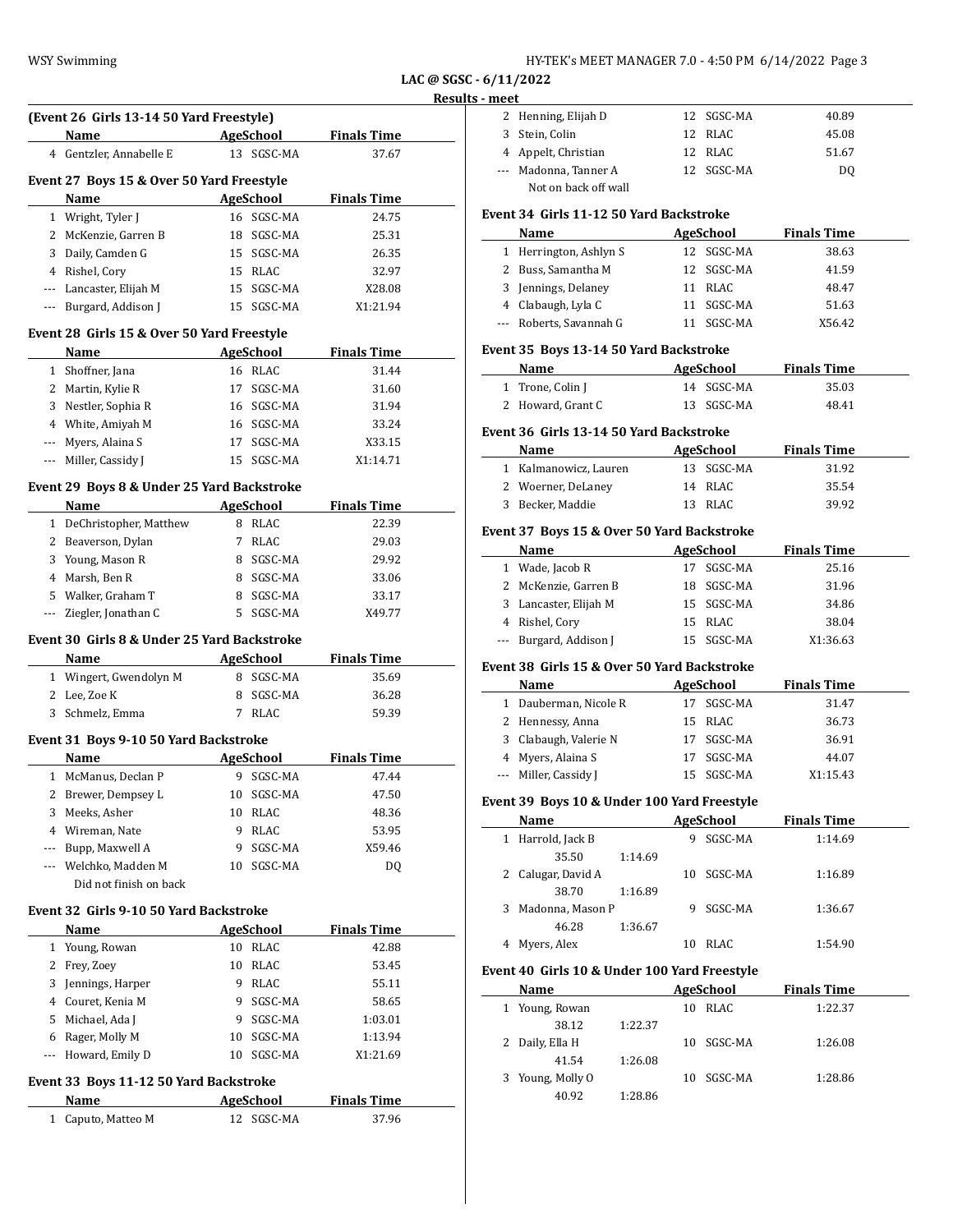| HY-TEK's MEET MANAGER 7.0 - 4:50 PM 6/14/2022 Page 4 |  |  |
|------------------------------------------------------|--|--|
|------------------------------------------------------|--|--|

4 Shoffner, Jana 16 RLAC 1:11.02

**LAC @ SGSC - 6/11/2022**

#### **Results - meet**

 $\frac{1}{2}$ 

 $\sim$ 

|                                                 |                                                   |            |                    | LAC @ SG    |
|-------------------------------------------------|---------------------------------------------------|------------|--------------------|-------------|
|                                                 |                                                   |            |                    | <b>Rest</b> |
| (Event 40 Girls 10 & Under 100 Yard Freestyle)  |                                                   |            |                    |             |
| Name                                            | <u> 1999 - Johann Barnett, fransk politiker (</u> | AgeSchool  | <b>Finals Time</b> |             |
| 4 Turner, Maci                                  |                                                   | 9 RLAC     | 1:34.76            |             |
| 44.71                                           | 1:34.76                                           |            |                    |             |
| 5 Paules, Kendall                               |                                                   | 9 RLAC     | 1:42.81            |             |
| 46.55                                           | 1:42.81                                           |            |                    |             |
| 6 Couret, Kenia M                               |                                                   | 9 SGSC-MA  | 1:47.30            |             |
| 51.61                                           | 1:47.30                                           |            |                    |             |
| --- Burns, Paisley V                            |                                                   | 10 SGSC-MA | X1:40.74           |             |
| 45.97                                           | 1:40.74                                           |            |                    |             |
| Event 41 Boys 11-12 100 Yard Freestyle          |                                                   |            |                    |             |
| Name                                            |                                                   | AgeSchool  | <b>Finals Time</b> |             |
| 1 Olewiler, Karter B                            |                                                   | 12 SGSC-MA | 1:00.98            |             |
| 28.36                                           | 1:00.98                                           |            |                    |             |
| 2 Stauffer, Tony J                              |                                                   | 11 SGSC-MA | 1:34.87            |             |
| 47.39                                           | 1:34.87                                           |            |                    |             |
| 3 Dittus, Jacob                                 |                                                   | 12 RLAC    | 1:41.93            |             |
| 49.56                                           | 1:41.93                                           |            |                    |             |
|                                                 |                                                   |            |                    |             |
| Event 42 Girls 11-12 100 Yard Freestyle         |                                                   |            |                    |             |
| Name                                            |                                                   | AgeSchool  | <b>Finals Time</b> |             |
| 1 Daily, Addy E                                 |                                                   | 12 SGSC-MA | 1:08.35            |             |
| 31.55                                           | 1:08.35                                           |            |                    |             |
| 2 Kozerski, Madeline                            |                                                   | 12 RLAC    | 1:18.68            |             |
| 36.34                                           | 1:18.68                                           |            |                    |             |
| Event 43 Boys 13-14 100 Yard Freestyle          |                                                   |            |                    |             |
| Name                                            | and the control of the control of                 | AgeSchool  | <b>Finals Time</b> |             |
| 1 Trone, Colin J                                |                                                   | 14 SGSC-MA | 1:02.69            |             |
| 29.97                                           | 1:02.69                                           |            |                    |             |
| Event 44 Girls 13-14 100 Yard Freestyle         |                                                   |            |                    |             |
| Name                                            |                                                   | AgeSchool  | <b>Finals Time</b> |             |
| <b>Contract Contract</b><br>1 Calugar, Alexia P |                                                   | 14 SGSC-MA | 1:01.45            |             |
| 29.84                                           | 1:01.45                                           |            |                    |             |
| 2 Hennessy, Megan                               |                                                   | 13 RLAC    | 1:07.07            |             |
| 31.56                                           | 1:07.07                                           |            |                    |             |
| 3 Shoffner, Emily                               |                                                   | 14 RLAC    | 1:07.20            |             |
| 32.13                                           | 1:07.20                                           |            |                    |             |
|                                                 |                                                   |            |                    |             |

# 42.60 1:28.91 **Event 45 Boys 15 & Over 100 Yard Freestyle**

| <b>Name</b>         |         | AgeSchool  | <b>Finals Time</b> |  |
|---------------------|---------|------------|--------------------|--|
| Lancaster, Liam I   |         | 15 SGSC-MA | 59.84              |  |
| 28.01               | 59.84   |            |                    |  |
| 2 Holub, Benjamin C |         | 15 SGSC-MA | 1:03.81            |  |
| 30.79               | 1:03.81 |            |                    |  |
| Daily, Camden G     |         | 15 SGSC-MA | 1:04.14            |  |
| 1:04.03             | 1:04.14 |            |                    |  |

4 Gentzler, Annabelle E 13 SGSC-MA 1:28.91

# **Event 46 Girls 15 & Over 100 Yard Freestyle**

|    | Name                 |         | AgeSchool  | <b>Finals Time</b> |
|----|----------------------|---------|------------|--------------------|
| 1  | Rauhauser, Ashley R  |         | 16 SGSC-MA | 58.57              |
|    | 27.48                | 58.57   |            |                    |
|    | 2 Bortner, Madison N |         | 15 SGSC-MA | 59.49              |
|    | 28.88                | 59.49   |            |                    |
| 3. | Czapp, Sarah M       |         | 16 SGSC-MA | 1:00.89            |
|    | 28.80                | 1:00.89 |            |                    |

| 33.60                                        | 1:11.02 |            |                    |  |
|----------------------------------------------|---------|------------|--------------------|--|
| --- White, Amiyah M                          |         | 16 SGSC-MA | <b>XNS</b>         |  |
| Event 47 Boys 8 & Under 25 Yard Breaststroke |         |            |                    |  |
| Name                                         |         | AgeSchool  | <b>Finals Time</b> |  |
| Ziegler, Isaac J                             | 8       | SGSC-MA    | 27.27              |  |
| --- Walker, Graham T                         | 8       | SGSC-MA    | DO.                |  |
| Scissors kick                                |         |            |                    |  |
| --- DeChristopher, Matthew                   | 8       | RLAC       | DO.                |  |
| Scissors kick                                |         |            |                    |  |
|                                              |         |            |                    |  |

# **Event 48 Girls 8 & Under 25 Yard Breaststroke**

| Name                   | AgeSchool | <b>Finals Time</b> |  |
|------------------------|-----------|--------------------|--|
| 1 Wingert, Gwendolyn M | 8 SGSC-MA | 42.81              |  |
| 2 White, Julia J       | 8 SGSC-MA | 48.23              |  |

#### **Event 49 Boys 9-10 50 Yard Breaststroke**

|                                                 | Name                  |    | AgeSchool | <b>Finals Time</b> |  |  |  |
|-------------------------------------------------|-----------------------|----|-----------|--------------------|--|--|--|
| 1                                               | Henning, Isaac L      | 9  | SGSC-MA   | 45.00              |  |  |  |
|                                                 | 2 Meeks, Asher        | 10 | RLAC      | 1:00.57            |  |  |  |
|                                                 | 3 Pisano, Colton L    | 10 | SGSC-MA   | 1:02.84            |  |  |  |
|                                                 | 4 Welchko, Madden M   | 10 | SGSC-MA   | 1:07.46            |  |  |  |
|                                                 | --- Rager, Matt T     | 9  | SGSC-MA   | X1:25.93           |  |  |  |
|                                                 | --- Kline, Channing M | 9  | SGSC-MA   | XD <sub>0</sub>    |  |  |  |
|                                                 | No touch              |    |           |                    |  |  |  |
| <b>Fyent 50 Girls 9-10 50 Vard Rreaststroke</b> |                       |    |           |                    |  |  |  |

# **Event 50 Girls 9-10 50 Yard Breaststroke**

| Name                | AgeSchool  | <b>Finals Time</b> |  |
|---------------------|------------|--------------------|--|
| 1 Ziegler, Hadley J | 10 SGSC-MA | 40.93              |  |
| 2 Young, Molly O    | 10 SGSC-MA | 51.58              |  |
| 3 Jennings, Peyton  | 9 RLAC     | 57.17              |  |
| 4 Burns, Paisley V  | SGSC-MA    | 1:01.50            |  |

# **Event 51 Boys 11-12 50 Yard Breaststroke**

| Name                        | AgeSchool  | <b>Finals Time</b> |  |
|-----------------------------|------------|--------------------|--|
| 1 Caputo, Matteo M          | 12 SGSC-MA | 40.35              |  |
| 2 Woerner, Macklin          | 12 RLAC    | 42.69              |  |
| 3 Stauffer, Tony J          | 11 SGSC-MA | 54.38              |  |
| --- Madonna, Tanner A       | 12 SGSC-MA | DO                 |  |
| Arms two strokes underwater |            |                    |  |

# **Event 52 Girls 11-12 50 Yard Breaststroke**

| Name                   | AgeSchool  | <b>Finals Time</b> |
|------------------------|------------|--------------------|
| 1 Herrington, Ashlyn S | 12 SGSC-MA | 47.74              |
| 2 Jennings, Delaney    | 11 RLAC    | 51.36              |
| 3 Clabaugh, Lyla C     | 11 SGSC-MA | 55.33              |

# **Event 53 Boys 13-14 50 Yard Breaststroke**

| Name                                      | AgeSchool  | <b>Finals Time</b> |  |  |  |
|-------------------------------------------|------------|--------------------|--|--|--|
| 1 Henning, Sean F                         | 13 SGSC-MA | 38.51              |  |  |  |
| 2 Howard, Grant C                         | 13 SGSC-MA | 49.99              |  |  |  |
| Event 54 Girls 13-14 50 Yard Breaststroke |            |                    |  |  |  |

| Name                    | AgeSchool  | <b>Finals Time</b> |  |
|-------------------------|------------|--------------------|--|
| Welsh, Zoe T            | 13 SGSC-MA | 35.44              |  |
| 2 Hennessy, Megan       | 13 RLAC    | 38.15              |  |
| Woerner, DeLaney        | 14 RLAC    | 41.63              |  |
| 4 Gentzler, Annabelle E | 13 SGSC-MA | 52.55              |  |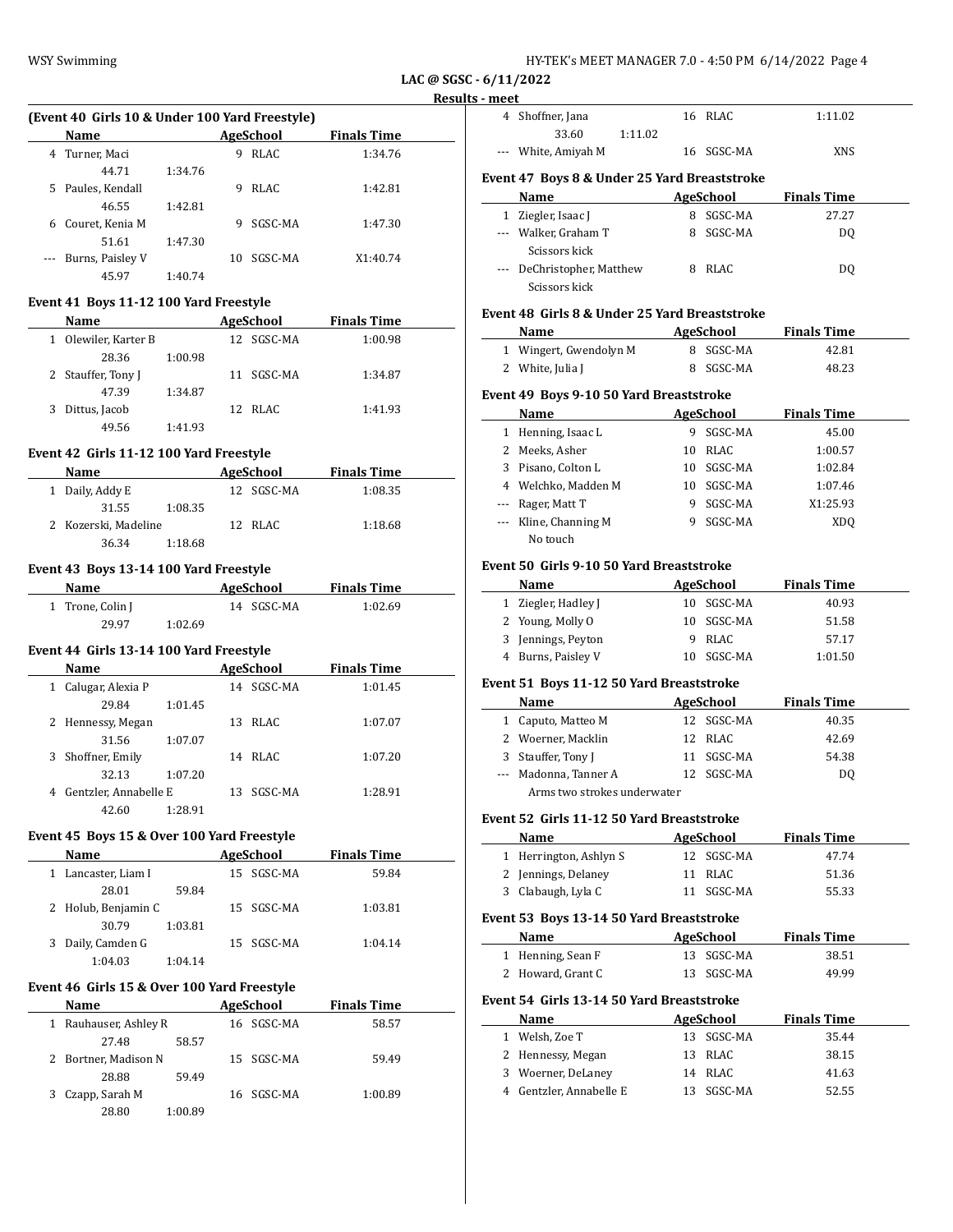|  | HY-TEK's MEET MANAGER 7.0 - 4:50 PM 6/14/2022 Page 5 |  |  |  |  |  |
|--|------------------------------------------------------|--|--|--|--|--|
|--|------------------------------------------------------|--|--|--|--|--|

**LAC @ SGSC - 6/11/2022 Results** 

| Event 55 Boys 15 & Over 50 Yard Breaststroke  |                  |                    |
|-----------------------------------------------|------------------|--------------------|
| Name                                          | AgeSchool        | <b>Finals Time</b> |
| 1 Wright, Tyler J                             | 16 SGSC-MA       | 30.50              |
| 2 McKenzie, Garren B                          | 18 SGSC-MA       | 31.75              |
| 3 Daily, Camden G                             | 15 SGSC-MA       | 36.33              |
| 4 Rishel, Cory                                | 15 RLAC          | 50.10              |
| --- Lancaster, Liam I                         | 15 SGSC-MA       | X41.73             |
|                                               |                  |                    |
| Event 56 Girls 15 & Over 50 Yard Breaststroke | AgeSchool        | <b>Finals Time</b> |
| Name<br>1 Parks, Kylee E                      | 18 SGSC-MA       | 35.58              |
|                                               |                  |                    |
| 2 Shoffner, Jana                              | 16 RLAC          | 41.55              |
| 3 Martin, Kylie R                             | 17 SGSC-MA       | 43.18              |
| 4 White, Amiyah M                             | 16 SGSC-MA       | 43.85              |
| Event 57 Boys 8 & Under 25 Yard Butterfly     |                  |                    |
| Name                                          | AgeSchool        | <b>Finals Time</b> |
| 1 Ziegler, Isaac J                            | 8 SGSC-MA        | 25.79              |
| 2 Beaverson, Dylan                            | 7 RLAC           | 39.64              |
| Event 58 Girls 8 & Under 25 Yard Butterfly    |                  |                    |
| Name AgeSchool                                |                  | <b>Finals Time</b> |
| 1 Pisano, Norah M                             | 7 SGSC-MA        | 24.13              |
|                                               |                  |                    |
| Event 59 Boys 9-10 50 Yard Butterfly          |                  |                    |
| Name                                          | <b>AgeSchool</b> | <b>Finals Time</b> |
| 1 Madonna, Mason P                            | 9 SGSC-MA        | 1:00.42            |
| 2 McManus, Declan P                           | 9 SGSC-MA        | 1:04.52            |
| --- Calugar, David A<br>Non-simultaneous arms | 10 SGSC-MA       | DQ                 |
| Event 60 Girls 9-10 50 Yard Butterfly         |                  |                    |
| Name                                          | <b>AgeSchool</b> | <b>Finals Time</b> |
| 1 Young, Rowan                                | 10 RLAC          | 41.25              |
| 2 Daily, Ella H                               | 10 SGSC-MA       | 50.47              |
| 3 Beaverson, Klohee                           | 9 RLAC           | 59.79              |
| 4 Michael, Ada J                              | 9 SGSC-MA        | 1:29.51            |
| --- Frey, Zoey                                | 10 RLAC          | DQ                 |
| Arms underwater recovery                      |                  |                    |
|                                               |                  |                    |
| Event 61 Boys 11-12 50 Yard Butterfly         |                  |                    |
| Name                                          | AgeSchool        | <b>Finals Time</b> |
| 1 Brewer, Finnley W                           | 12 SGSC-MA       | 29.76              |
| 2 Henning, Elijah D                           | 12 SGSC-MA       | 34.29              |
| 3 Stein, Colin                                | 12 RLAC          | 49.63              |
| Event 62 Girls 11-12 50 Yard Butterfly        |                  |                    |
| Name                                          | AgeSchool        | <b>Finals Time</b> |
| 1 Trone, Delaney R                            | 11 SGSC-MA       | 39.89              |
| 2 Gentzler, Aleiah L                          | 12 SGSC-MA       | 46.15              |
| --- Roberts, Savannah G                       | 11 SGSC-MA       | DQ                 |
| Arms underwater recovery                      |                  |                    |
| Event 63 Boys 13-14 50 Yard Butterfly         |                  |                    |
| Name                                          | AgeSchool        | <b>Finals Time</b> |
| 1 Trone, Colin J                              | 14 SGSC-MA       | 32.39              |
| 2 Henning, Sean F                             | 13 SGSC-MA       | 38.28              |
|                                               |                  |                    |
| Event 64 Girls 13-14 50 Yard Butterfly        |                  |                    |
| Name                                          | AgeSchool        | <b>Finals Time</b> |
| 1 Welsh, Zoe T                                | 13 SGSC-MA       | 29.99              |
|                                               |                  |                    |

|        | 0/11/2022                                         |                      |                           |
|--------|---------------------------------------------------|----------------------|---------------------------|
| - meet |                                                   |                      |                           |
|        | 2 Kalmanowicz, Lauren                             | 13 SGSC-MA           | 31.21                     |
|        | 3 Shoffner, Emily                                 | 14 RLAC              | 35.71                     |
|        | 4 Becker, Maddie                                  | 13 RLAC              | 40.50                     |
|        | Event 65 Boys 15 & Over 50 Yard Butterfly         |                      |                           |
|        | Name                                              | <b>AgeSchool</b>     | <b>Finals Time</b>        |
|        | 1 Wade, Jacob R                                   | 17 SGSC-MA           | 24.05                     |
|        | 2 Lancaster, Elijah M                             | 15 SGSC-MA           | 31.68                     |
|        | 3 Holub, Benjamin C                               | SGSC-MA<br>15        | 33.96                     |
|        | Event 66 Girls 15 & Over 50 Yard Butterfly        |                      |                           |
|        | Name                                              | <b>AgeSchool</b>     | <b>Finals Time</b>        |
|        | 1 Rauhauser, Ashley R                             | 16 SGSC-MA           | 28.96                     |
|        | 2 Clabaugh, Valerie N                             | SGSC-MA<br>17        | 31.99                     |
|        | 3 Dauberman, Nicole R                             | 17 SGSC-MA           | 32.28                     |
|        | 4 Hennessy, Anna                                  | 15 RLAC              | 35.57                     |
| ---    | Nestler, Sophia R                                 | 16 SGSC-MA           | X37.62                    |
|        | Event 67 Boys 8 & Under 100 Yard Freestyle Relay  |                      |                           |
|        | Team                                              | Relay                | <b>Finals Time</b>        |
|        | 1 SGSC-MA                                         | A                    | 2:34.02                   |
|        | 1) Marsh, Ben R 8                                 |                      | 2) Ziegler, Jonathan C 5  |
|        | 3) Young, Mason R 8                               |                      | 4) Walker, Graham T 8     |
|        | 1:53.78<br>2:34.02                                |                      |                           |
|        |                                                   |                      |                           |
|        | Event 68 Girls 8 & Under 100 Yard Freestyle Relay |                      |                           |
|        | Team                                              | Relay                | <b>Finals Time</b>        |
|        | 1 SGSC-MA                                         | A                    | 2:04.04                   |
|        | 1) Lee, Zoe K 8                                   |                      | 2) Wingert, Gwendolyn M 8 |
|        | 3) White, Julia J 8                               | 4) Pisano, Norah M 7 |                           |
|        | 1:13.73<br>2:04.04                                |                      |                           |
|        | Event 69 Boys 9-10 200 Yard Freestyle Relay       |                      |                           |
|        | Team                                              | Relay                | <b>Finals Time</b>        |
|        | 1 SGSC-MA                                         | A                    | 2:25.26                   |
|        | 1) Harrold, Jack B 9                              |                      | 2) Brewer, Dempsey L 10   |
|        | 3) Henning, Isaac L 9                             |                      | 4) Calugar, David A 10    |
|        | 33.72<br>1:14.06                                  | 1:51.37              | 2:25.26                   |
|        | 2 SGSC-MA                                         | B                    | 4:09.97                   |
|        | 1) Rager, Matt T 9                                |                      | 2) Bupp, Maxwell A 9      |
|        | 3) Kline, Channing M 9                            |                      | 4) McManus, Declan P 9    |
|        | 1:05.68<br>2:18.02                                | 3:38.03              | 4:09.97                   |
|        | Event 70 Girls 9-10 200 Yard Freestyle Relay      |                      |                           |
|        | <b>Team</b>                                       | Relay                | <b>Finals Time</b>        |
|        | 1 SGSC-MA                                         | A                    | 2:34.47                   |
|        | 1) Daily, Ella H 10                               | 2) Couret, Kenia M 9 |                           |
|        | 3) Young, Molly 0 10                              |                      | 4) Ziegler, Hadley J 10   |
|        | 39.04<br>1:24.33                                  | 2:02.92              | 2:34.47                   |
|        |                                                   |                      |                           |

| 2 RLAC                |         |                      | 3:11.37 |
|-----------------------|---------|----------------------|---------|
| 1) Paules, Kendall 9  |         | 2) Kozerski, Macy 10 |         |
| 3) Jennings, Harper 9 |         | 4) Frey, Zoey 10     |         |
| 47 77                 | 1:42.08 | 2:27.34              | 3:11.37 |

# **Event 71 Boys 11-12 200 Yard Freestyle Relay**

 $\overline{\phantom{0}}$ 

| Team                    |         | Relav   | <b>Finals Time</b>       |  |
|-------------------------|---------|---------|--------------------------|--|
| SGSC-MA                 |         | А       | 2:14.05                  |  |
| 1) Henning, Elijah D 12 |         |         | 2) Stauffer, Tony [11    |  |
| 3) Madonna, Tanner A 12 |         |         | 4) Olewiler, Karter B 12 |  |
| 31.18                   | 1:14.42 | 1:47.39 | 2:14.05                  |  |